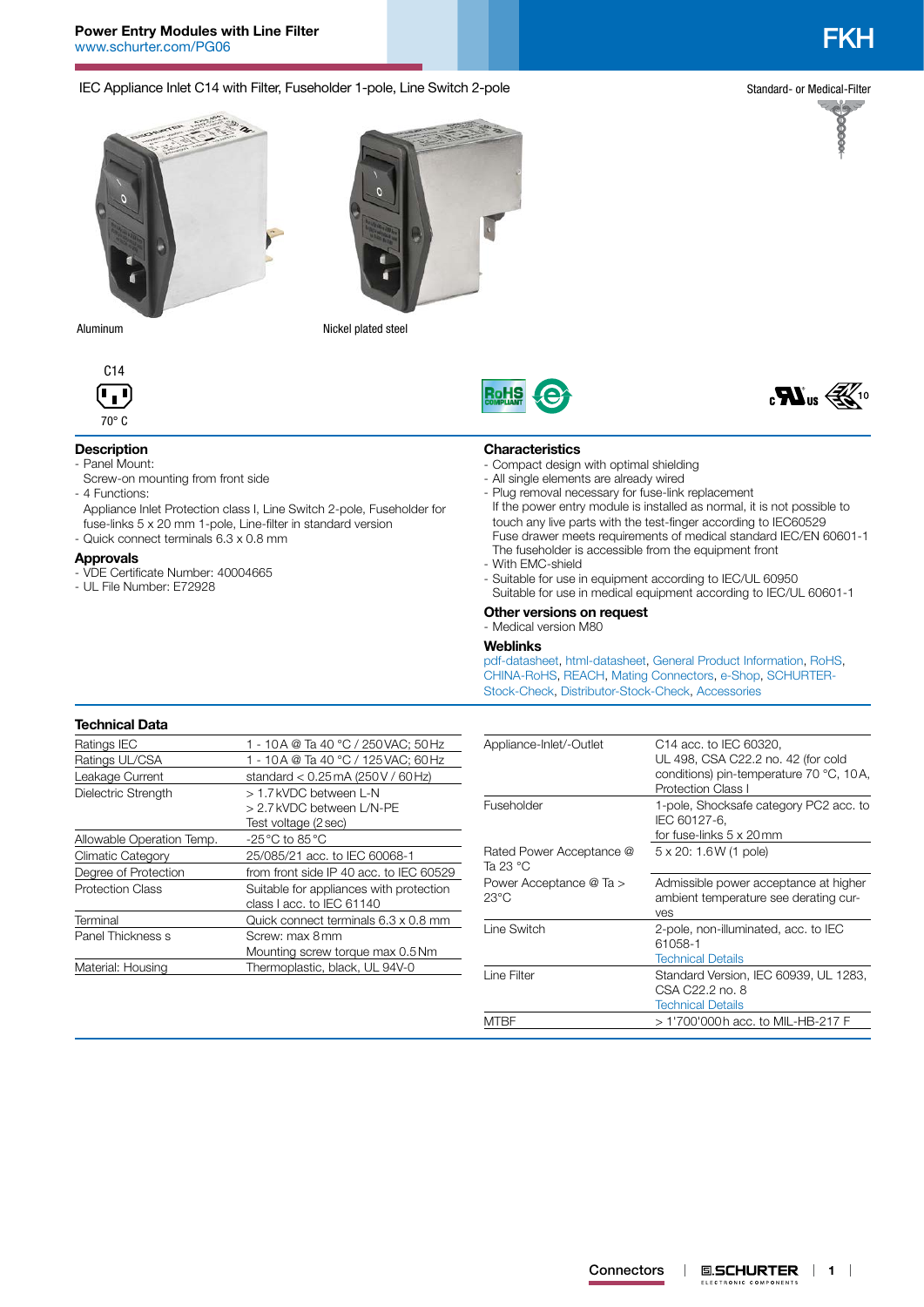### **Dimension**

Case 45



Case 50



#### **Technical Data of Filter-Components**

| <b>Rated Current</b><br>M | <b>Filter-Type</b>          | <b>Inductances</b><br>L [mH] | Capacitance<br>$CX$ [nF] | Capacitance<br>CY [nF] | $R$ [M $\Omega$ ] |
|---------------------------|-----------------------------|------------------------------|--------------------------|------------------------|-------------------|
| 1                         | <b>Standard Version</b>     | $2 \times 10$                | 68                       | 2.2                    | 1                 |
| $\overline{2}$            | <b>Standard Version</b>     | $2 \times 4$                 | 68                       | 2.2                    |                   |
| $\overline{4}$            | <b>Standard Version</b>     | $2 \times 1.5$               | 68                       | 2.2                    | 1                 |
| 6                         | <b>Standard Version</b>     | $2 \times 0.8$               | 68                       | 2.2                    | 1                 |
| 10                        | <b>Standard Version</b>     | $2 \times 0.3$               | 68                       | 2.2                    | 1                 |
| 1                         | <b>Medical Version (M5)</b> | $2 \times 10$                | 68                       |                        |                   |
| $\overline{2}$            | <b>Medical Version (M5)</b> | 2x4                          | 68                       | -                      | $\mathbf{1}$      |
| 4                         | Medical Version (M5)        | 2x1.5                        | 68                       |                        | 1                 |
| 6                         | <b>Medical Version (M5)</b> | $2 \times 0.8$               | 68                       | -                      | 1                 |
| 10                        | Medical Version (M5)        | $2 \times 0.3$               | 68                       |                        | 1                 |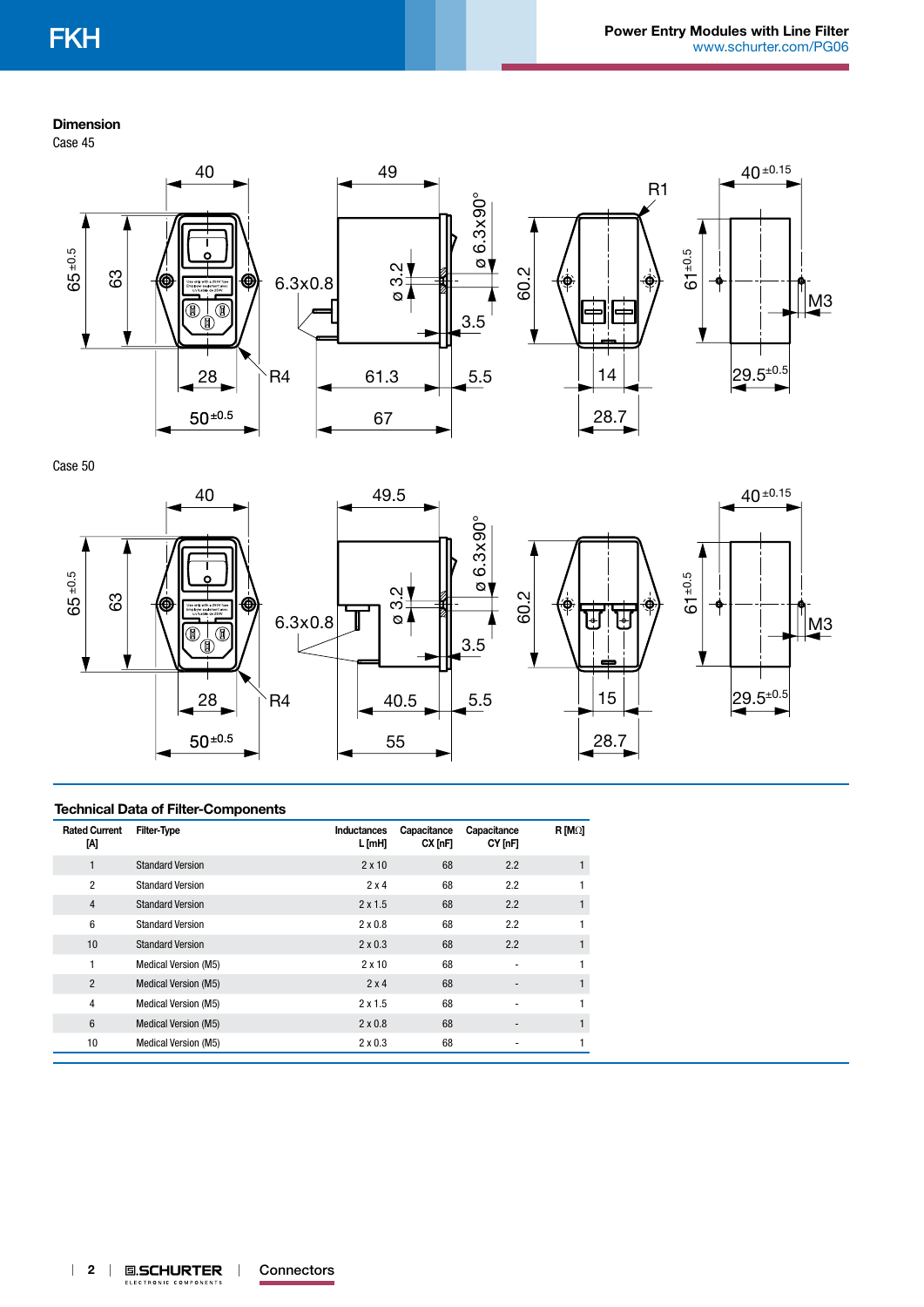### **Diagrams**

Standard version

Medical version

1) Line 2) Load





| 1) Line     |  |
|-------------|--|
| 2) only FKI |  |
| 9100d       |  |

# 3) Load

## **Derating Curves**



# Attenuation Loss **Attenuation Loss Attenuation Loss Exercísion Loss - - - - differential mode**  $\_\_\_\_$  common mode

Standard version<br>1 A







|  | - differential mode |  |
|--|---------------------|--|
|  |                     |  |



10 A **Technical Data of Filter-Components**

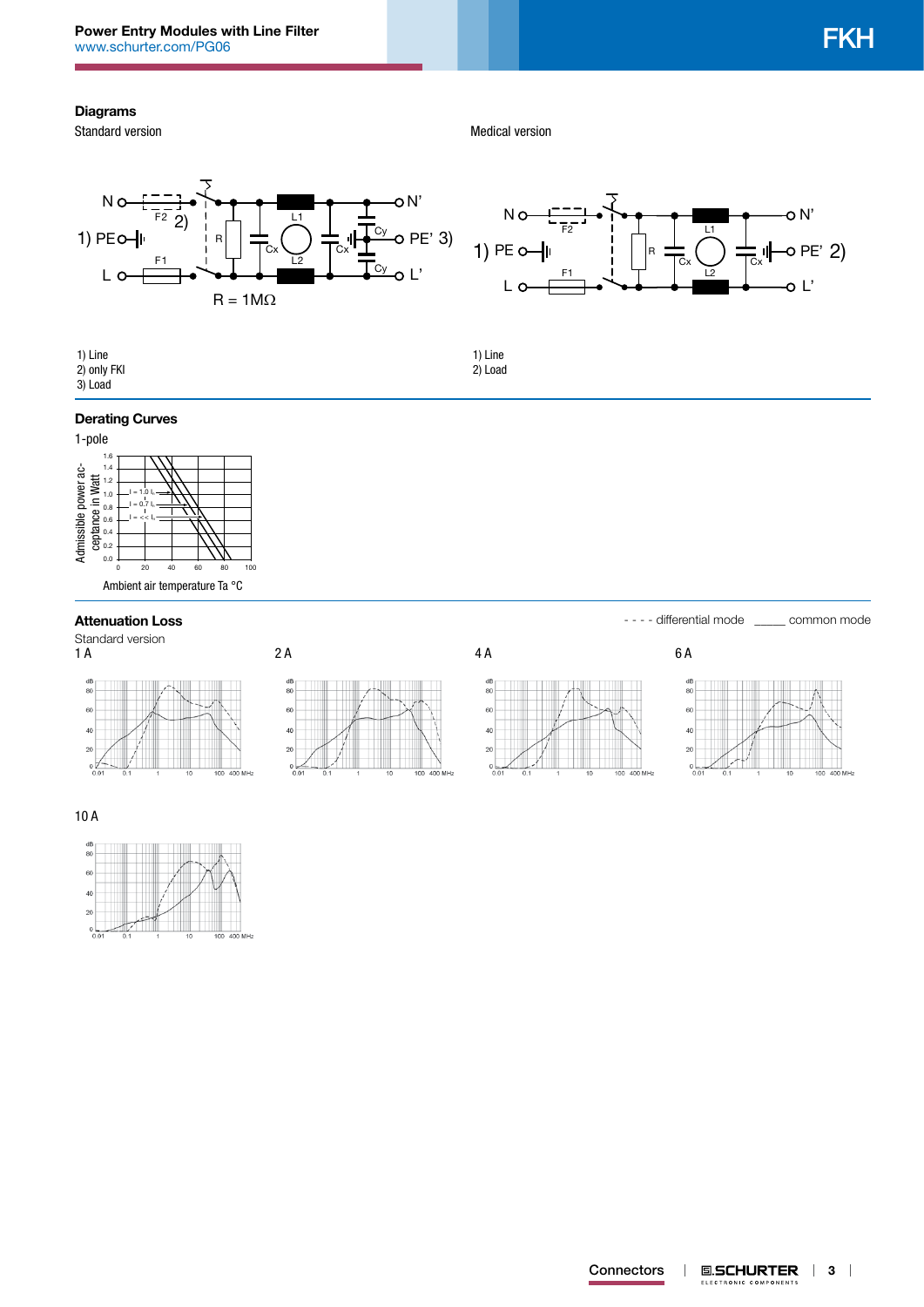# Medical version (M5)









10 A



### **All Variants**

| <b>Type</b> | <b>Rated Current</b><br>M | Filter-Type                 | <b>Fuseholder</b> | <b>Line Switch</b> | Housing | <b>Material: Housing</b> | <b>Order Number</b> |
|-------------|---------------------------|-----------------------------|-------------------|--------------------|---------|--------------------------|---------------------|
| <b>FKH</b>  |                           | <b>Standard Version</b>     | 1-pole            | 2-pole             | 45      | Aluminum                 | 4304.4041           |
| <b>FKH</b>  | $\overline{2}$            | <b>Standard Version</b>     | 1-pole            | 2-pole             | 45      | Aluminum                 | 4304.4042           |
| <b>FKH</b>  | 4                         | <b>Standard Version</b>     | 1-pole            | 2-pole             | 45      | Aluminum                 | 4304.4043           |
| <b>FKH</b>  | 6                         | <b>Standard Version</b>     | 1-pole            | 2-pole             | 45      | <b>Aluminum</b>          | 4304.4044           |
| <b>FKH</b>  | 10                        | <b>Standard Version</b>     | 1-pole            | 2-pole             | 45      | Aluminum                 | 4304.4045           |
| <b>FKH</b>  | $\mathbf{1}$              | Medical Version (M5)        | 1-pole            | 2-pole             | 45      | Aluminum                 | 4304.4046           |
| <b>FKH</b>  | $\overline{2}$            | Medical Version (M5)        | 1-pole            | 2-pole             | 45      | Aluminum                 | 4304.4047           |
| <b>FKH</b>  | 4                         | Medical Version (M5)        | 1-pole            | 2-pole             | 45      | <b>Aluminum</b>          | 4304.4048           |
| <b>FKH</b>  | 6                         | Medical Version (M5)        | 1-pole            | 2-pole             | 45      | Aluminum                 | 4304.4049           |
| <b>FKH</b>  | 10                        | <b>Medical Version (M5)</b> | 1-pole            | 2-pole             | 45      | <b>Aluminum</b>          | 4304.4050           |
| <b>FKH</b>  |                           | <b>Standard Version</b>     | 1-pole            | 2-pole             | 50      | Nickel plated steel      | 4304.4001           |
| <b>FKH</b>  | $\overline{2}$            | <b>Standard Version</b>     | 1-pole            | 2-pole             | 50      | Nickel plated steel      | 4304.4002           |
| <b>FKH</b>  | 4                         | <b>Standard Version</b>     | 1-pole            | 2-pole             | 50      | Nickel plated steel      | 4304.4003           |
| <b>FKH</b>  | $\boldsymbol{6}$          | <b>Standard Version</b>     | 1-pole            | 2-pole             | 50      | Nickel plated steel      | 4304.4004           |
| <b>FKH</b>  | 10                        | <b>Standard Version</b>     | 1-pole            | 2-pole             | 50      | Nickel plated steel      | 4304.4005           |

#### **Most Popular.**

Availability for all products can be searched real-time:<http://www.schurter.com/en/Stock-Check/Stock-Check-SCHURTER>

**Packaging unit** 10 Pcs

# **[Accessories](http://www.schurter.ch/wwwsc/con_z01.asp)**

**Description**